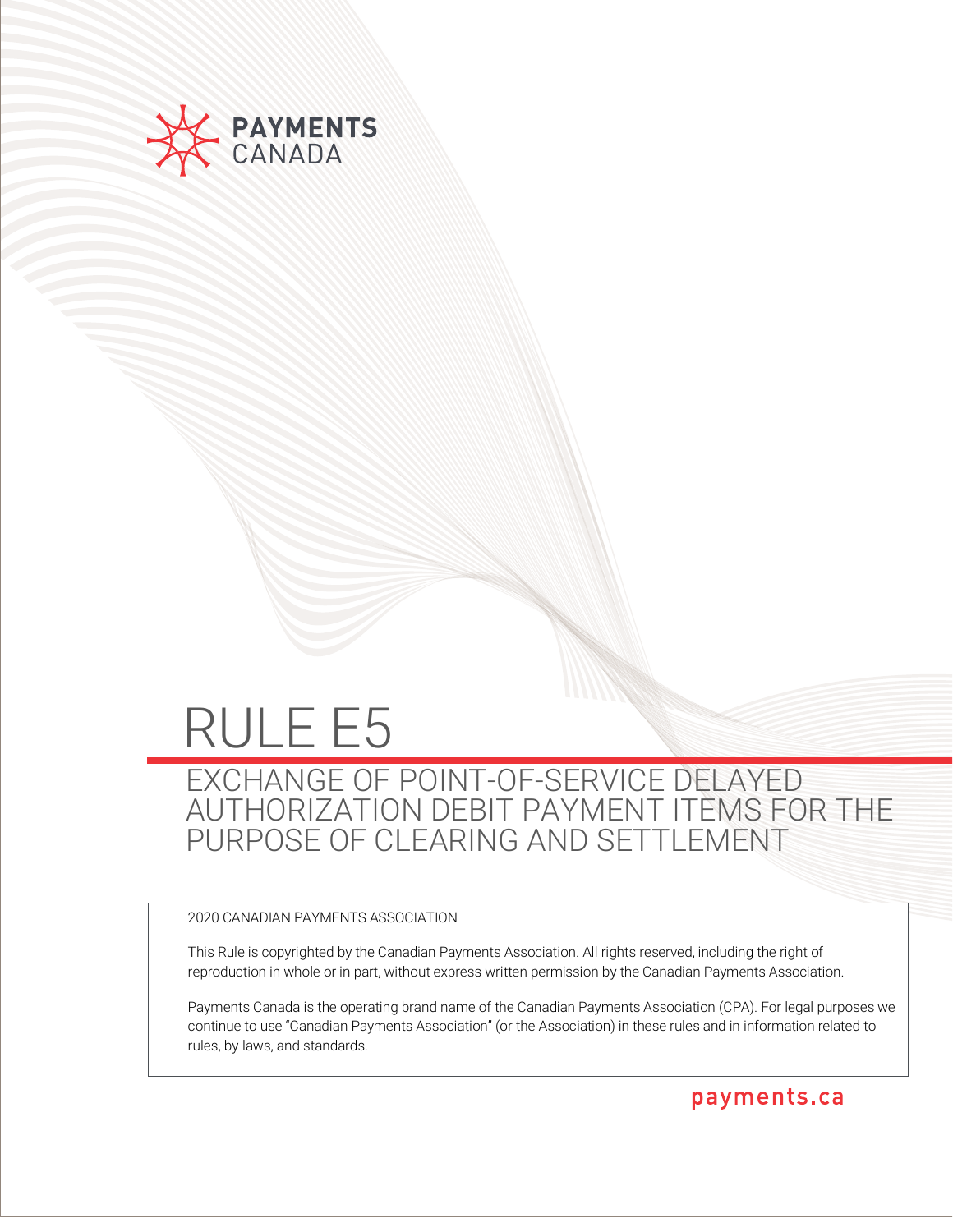## **TABLE OF CONTENTS**

## 

### B) GENERAL RULES FOR DELAYED AUTHORIZATION POS PAYMENTS 13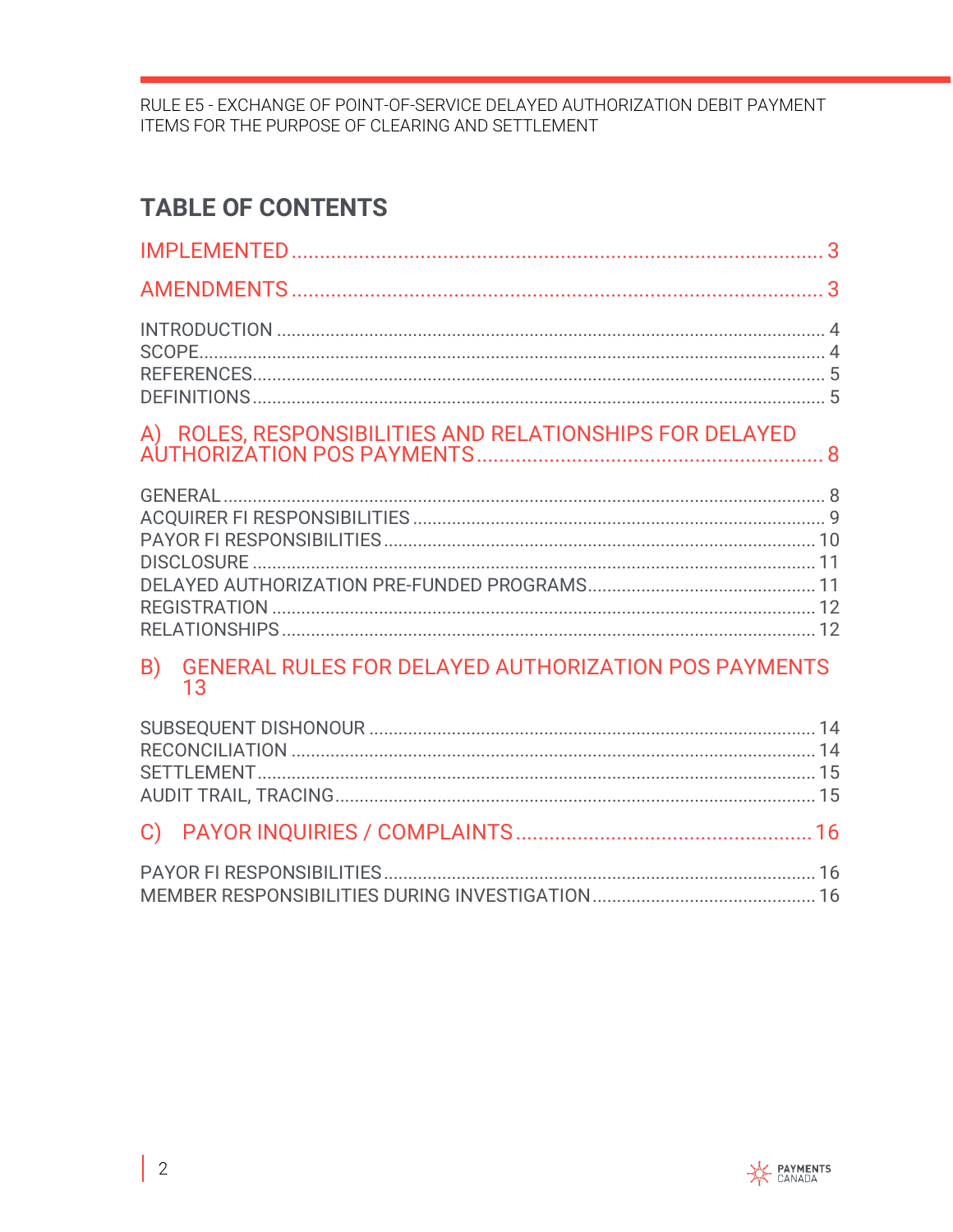## <span id="page-2-0"></span>IMPLEMENTED

January 27, 2020

## <span id="page-2-1"></span>AMENDMENTS

1. New Rule approved by the BOARD November 28, 2019, effective January 27, 2020.

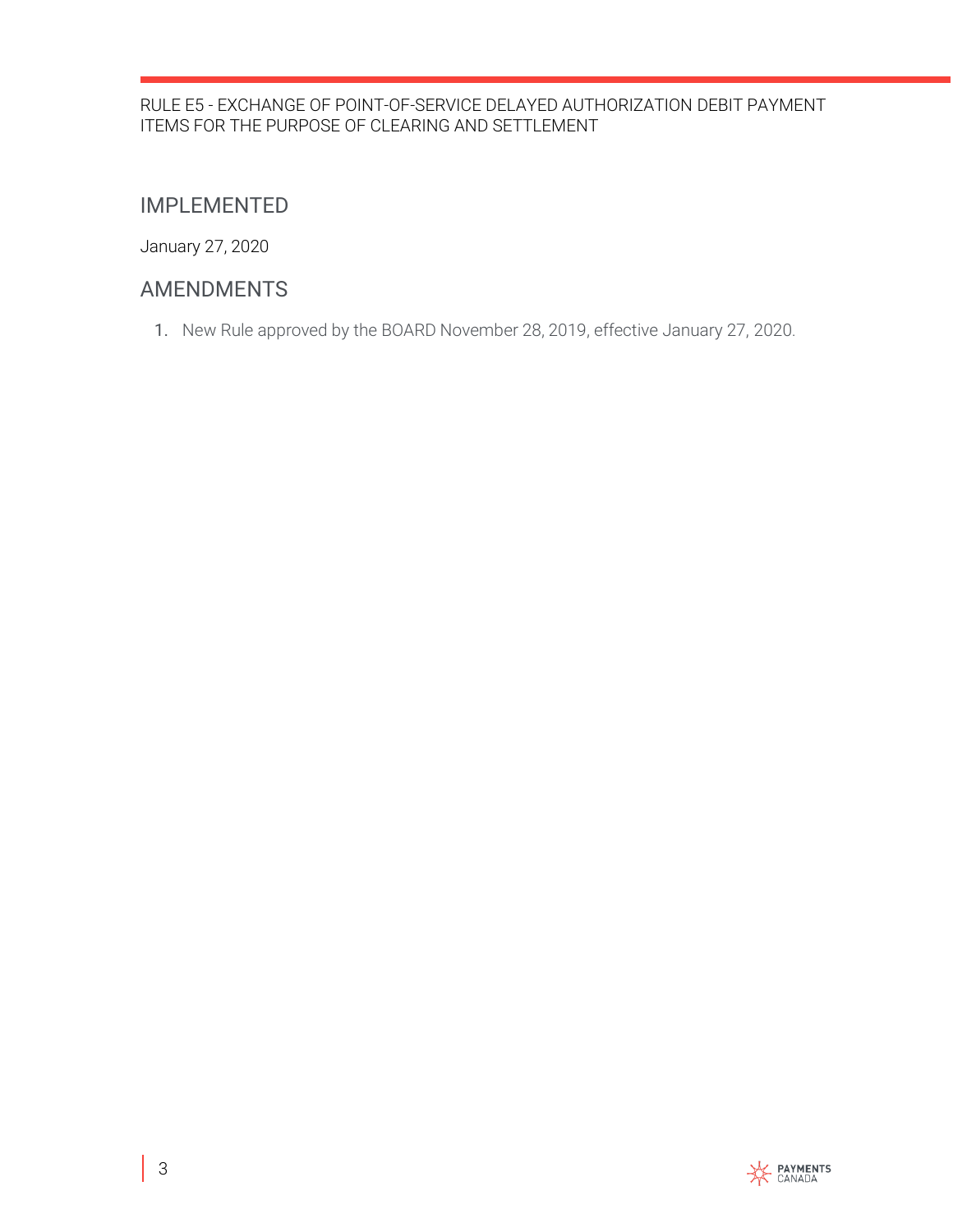#### <span id="page-3-0"></span>Introduction

1. This Rule sets out requirements for the Exchange, Clearing and Settlement of Delayed Authorization Point-of-Service Debit Payment Items pursuant to the *Canadian Payments Act* and the Canadian Payments Association By-law No. 3 – *Payment Items and Automated Clearing and Settlement System*.

 Inter-member Exchanges may take place throughout the day via a series of interactive Electronic messages.

 While this Rule makes functional distinctions, it is recognized that one entity may play several roles in the context of a single Delayed Authorization POS Transaction. For example, the Acquirer and Acquirer FI may be one and the same. Further, this Rule does not preclude either the establishment of agency relationships for the performance of particular functions under this Rule or Members from performing functions on behalf of non-members, provided such agents or non-members are required to comply by agreement with the applicable provisions of this Rule and all other applicable Rules and/or Standards.

#### <span id="page-3-1"></span>Scope

2. This Rule addresses Payment Items arising from individual Delayed Authorization POS Transactions initiated by a Payor using a Payment Application that resides on a device (such as a debit card, key fob, or cellular phone) at a Delayed Authorization POS Gateway which result in debits to a Payor's Account for the purpose of making payments for goods or services, or credits to the Payor's account, in the case of refunds or returns. Payment Applications must conform to the EMV™ Chip Specifications or equivalent technology or standards. Note that pre-funded Delayed Authorization POS programs are also governed by this Rule.

 Unlike CPA Rule E1– Exchange of Shared Electronic Point-of-Service Payment Items for the Purpose of Clearing and Settlement, this Rule neither requires nor prohibits the use of a PIN or other identifier to verify the identity of the Payor. These Payment Items involve Validation of the Payment Application and Delayed Authorization of the transaction, which will be performed on-line, and which, when approved, results in an obligation on the part of the Payor's Financial Institution (FI) to settle for that Payment Item (thereby making all duly authorized Payment Items not subject to subsequent repudiation by the Payor or dishonour by the Payor FI). Nothing in this rule requires a Payor FI to Authorize a Delayed Authorization POS Transaction.

 This rule recognizes that an Acceptor may provide goods or services to a Payor prior to the transaction being Authorized and as a result, the Acceptor incurs the risk that it may not receive payment for the goods or services.

 (Note: For transactions resulting in a credit to the Payor's Account – such as a return/refund, the functions described in this Rule will operate in the reverse manner and

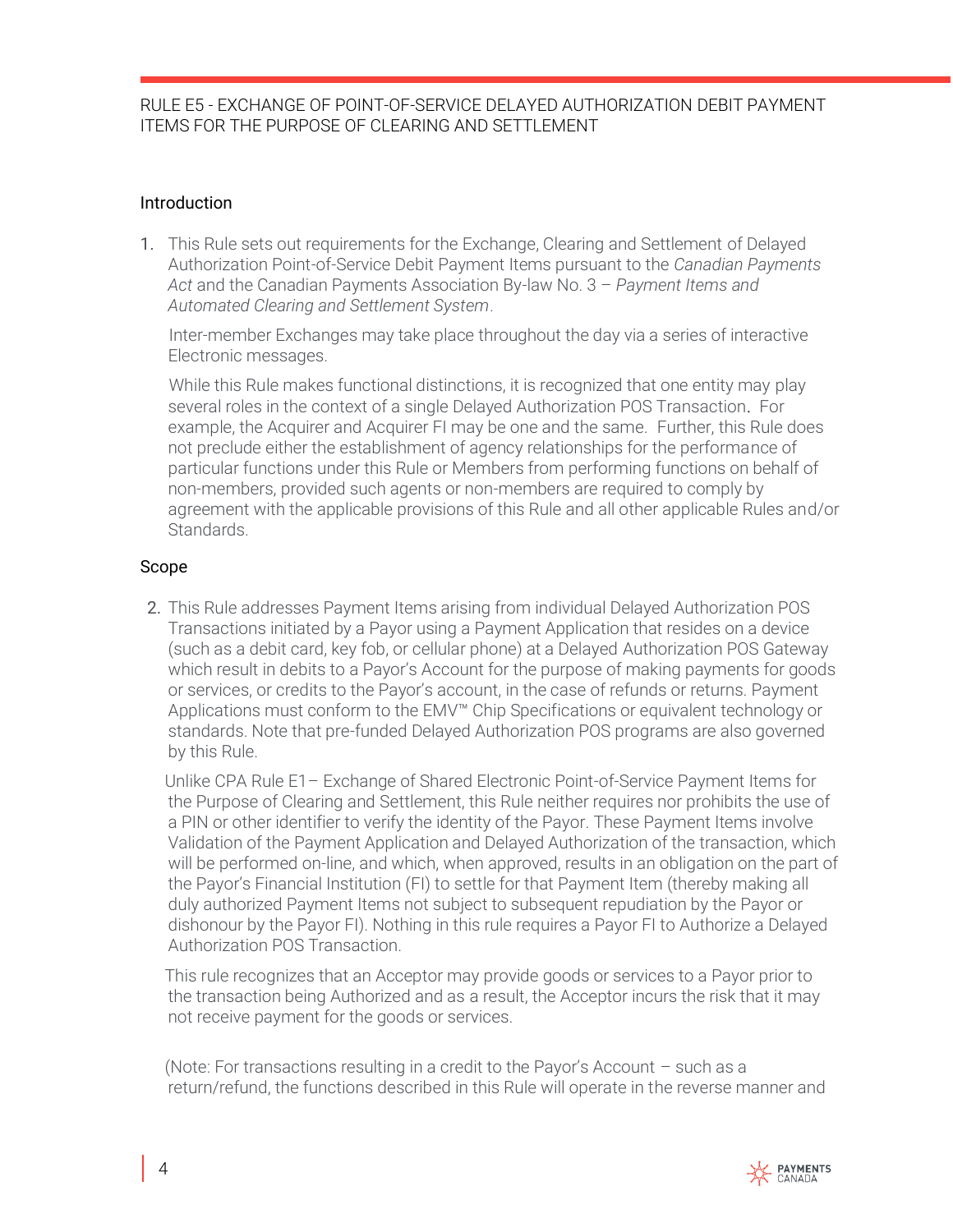may be initiated by the Acceptor and completed without the need for the Payment Application to be present.)

#### <span id="page-4-0"></span>References

|             |                         | 3. a. This Rule shall be read in conjunction with the following:                                            |
|-------------|-------------------------|-------------------------------------------------------------------------------------------------------------|
| İ.          | <b>CPA Rules Manual</b> | Introduction                                                                                                |
| İ.          | CPA Rule A1             | General Rules Pertaining to Items<br>Acceptable for Exchange, for the purpose of<br>Clearing and Settlement |
| iii.        | CPA Rule B1             | Inter-Member Exchange and Clearing at<br>Regional Exchange Points                                           |
| iv.         | CPA Rule B2             | Manual Preparation of Clearing Logs                                                                         |
| $V_{\cdot}$ | CPA Rule D1             | Direct Clearer/Group Clearer Requirements                                                                   |
| vi.         | CPA Rule D4             | Institution Numbers and Clearing Agency<br>Arrangements                                                     |
| vii.        | CPA Rule L1             | Procedures Pertaining to the Default of a<br><b>Direct Clearer</b>                                          |
| viii.       | CPA Rule L <sub>2</sub> | Procedures Pertaining to the Default of an<br>Indirect Clearer                                              |
| ix.         | Standard 018            | Payment Item Information Security Standard                                                                  |

- b. Additional guidelines pertaining to other aspects of the Canadian PIN-less POS environment are contained in the following:
	- i. *Electronic Authentication Principles* (Industry Canada, November 2003 Rev); and
	- ii. Principles Applicable to Shared Electronic Point-of-Service Environments (Canadian Payments Association, June 15, 1997).

#### <span id="page-4-1"></span>**Definitions**

4. In this Rule,

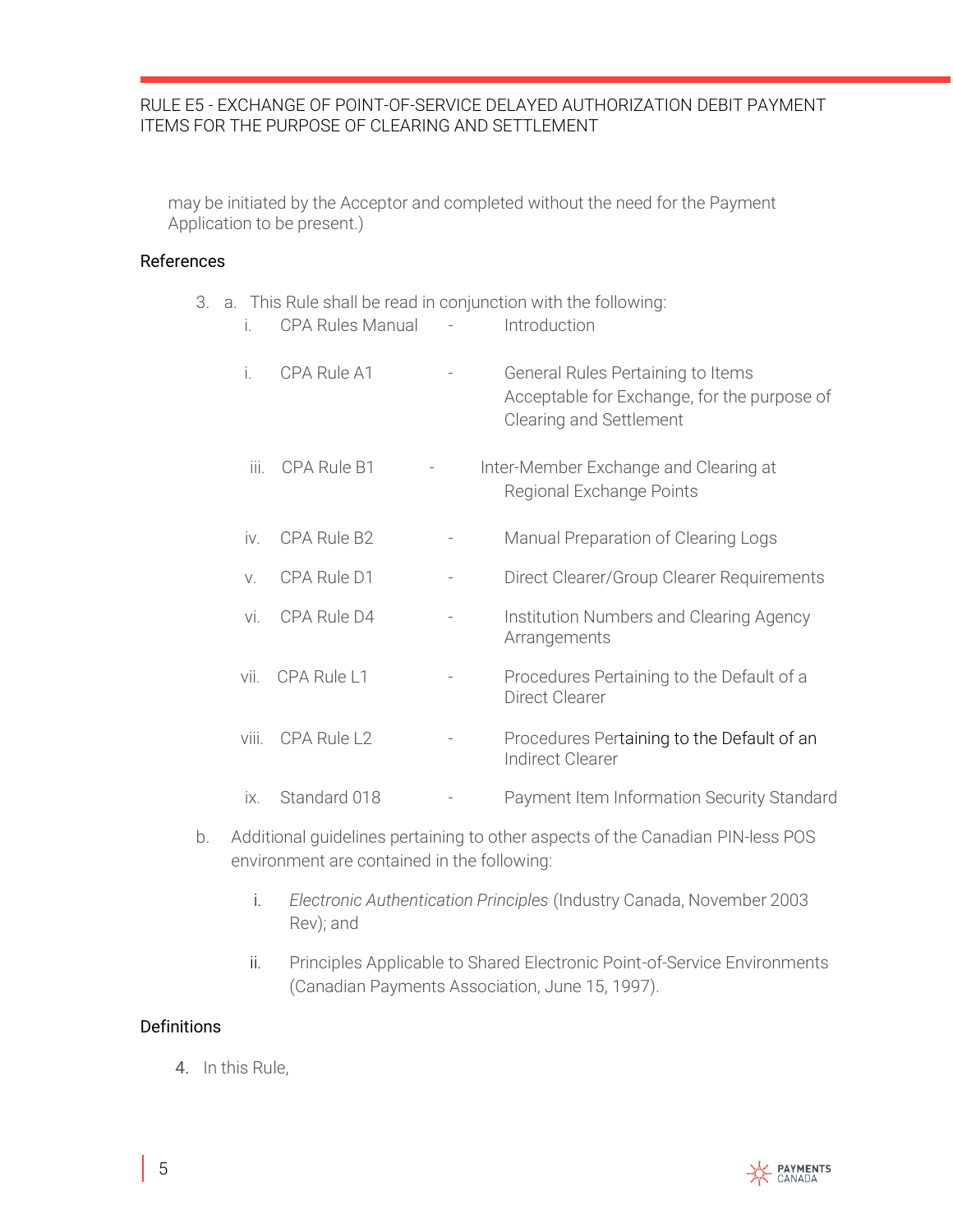- a. "Acceptor" means the owner or operator of the Delayed Authorization POS Gateway who accepts the Payment Application and, if it is not also the Acquirer, presents transaction data to an Acquirer, and who provides goods or services to the Payor;
- b. "Acquirer" means a person who capturestransaction data from the Acceptor for transmittal to the Acquirer FI to reconcile the payment instruction sent by the Payor's FI to the Acquirer FI;
- c. "Acquirer FI" means the Member that holds the Acquirer's account and receives the payment information from the Acquirer and the payment instruction from the Payor's FI, for the benefit of the Acceptor;
- d. "Authorization, Authorizes" means the on-line, techniques, procedures and processes used by the Payor FI to approve the Delayed Authorization POS Transaction;
- e. "Clearing Agent" means a Direct Clearer that delivers and/or receives Delayed Authorization POS Payment Items on behalf of an Indirect Clearer or another Direct Clearer;
- f. "Connection Service Provider Delayed Authorization POS" (or "Connection Service Provider") means an entity that connects directly to a Delayed Authorization POS Payments Service network on behalf of another entity;
- g. "CPA member" (or "Member") means any of those persons who are Members of the Canadian Payments Association pursuant to section 4 of the *Canadian Payments Act*;
- h. "Delayed Authorization" means the Authorization of a Delayed Authorization POS Transaction following the provision of goods or services;
- i. "Delayed Authorization POS Gateway" means a Payment Application-activated user interface approved by the Service to facilitate Delayed Authorization Transactions (e.g. payment terminal, merchant application, or merchant website payment form) and used by a Payor to initiate a Delayed Authorization POS Transaction;
- j. "Delayed Authorization Point-of-Service Payment Item" (or "Delayed Authorization POS Payment Item") means a Payment Item arising from a Delayed Authorization POS Transaction, consisting of a payment order by a Payor, Validation of the Payment Application and Authorization of the transaction by the Payor FI, which results in a debit to the Payor's Account;
- k. "Delayed Authorization POS Service" (or "Service") means the network that facilitates the exchange of point-of-service transactions, including Delayed Authorization POS Transactions;
- l. "Delayed Authorization Point-of-Service Transaction" (or "Delayed Authorization POS Transaction") means an electronic payment transaction that uniquely identifies it as a Delayed Authorization transaction type, initiated by a Payor using

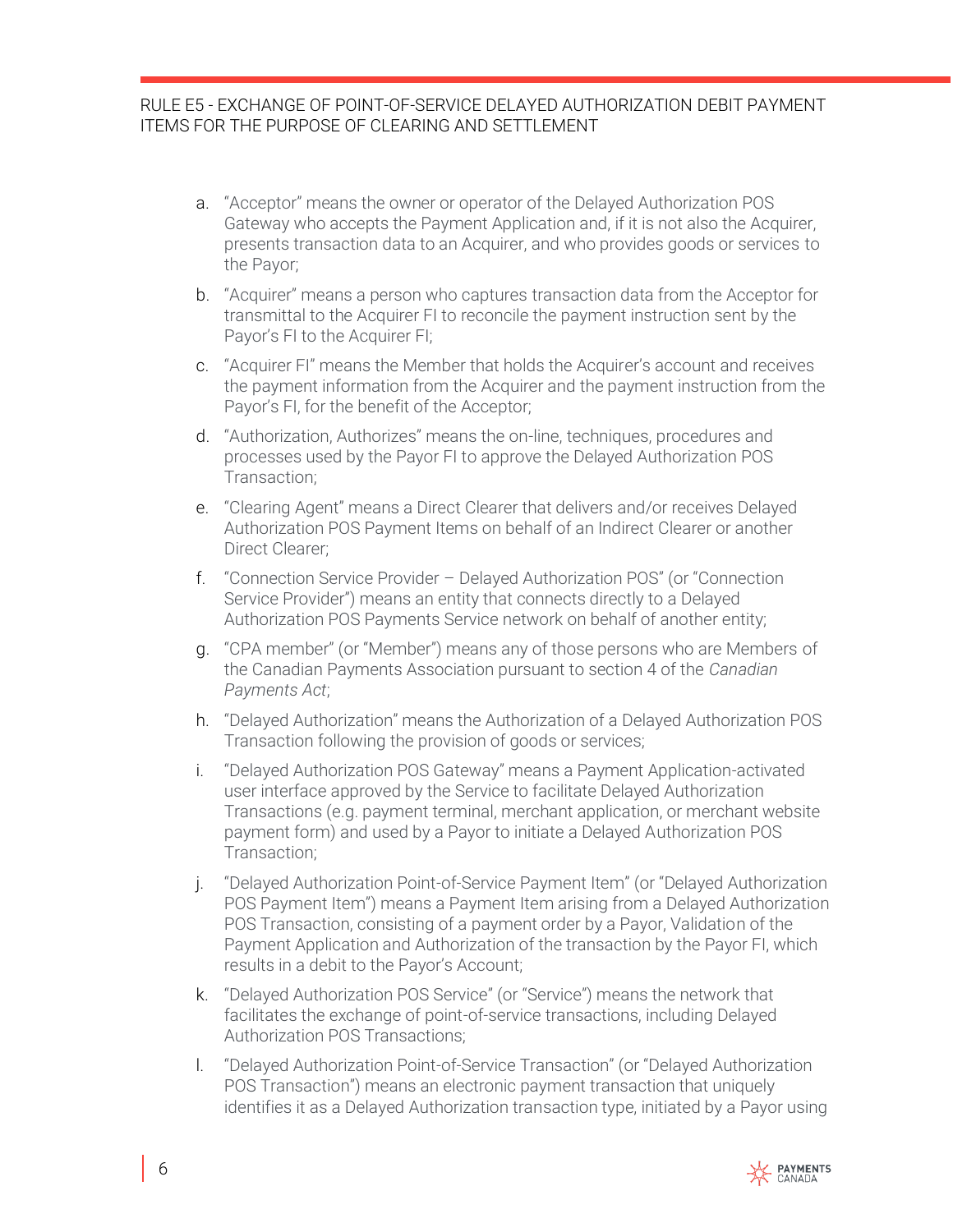his or her Payment Application and which, if Authorized, gives rise to a Delayed Authorization POS Payment Item;

- m. "Delivering Direct Clearer" means a Direct Clearer that delivers Delayed Authorization POS Payment Items to another Direct Clearer for the purpose of Clearing and Settlement;
- n. "Europay MasterCard Visa Chip Specifications" (or "EMV™ Chip Specifications") means the internationally accepted series of procedures and specifications established to ensure interoperability and acceptance of chip-based payment applications on a worldwide basis ("EMV" is a trademark owned by EMVCo LLC);
- o. "Europay MasterCard Visa Payment Tokenisation Specifications" (or "EMV™ Payment Tokenisation Specifications") means the internationally accepted series of procedures and specifications for token-based payment applications on a worldwide basis ("EMV" is a trademark owned by EMVCo LLC);
- p. "Payment Application" means software issued by the Payor FI that resides on a device and facilitates the identification of the Payor's Account and the Payor FI and is used to originate the messages that constitute a Delayed Authorization POS Payment Item. For further certainty, a message includes a payment token where the transaction involves the services of a TSP;
- q. "Payor" means an end-user customer who authorizes the Payor FI to issue a Delayed Authorization POS Payment Item and whose account, or account to which he or she has access, is to be, or has been, debited with the amount of the Delayed Authorization POS Payment Item;
- r. "Payor's Account" means an account, held by the Payor FI, to which the Payor has access by means of using a Payment Application;
- s. "Payor FI" means the Member that holds the account to which the Payor has access (the "Payor's Account), controls the issuance of the Payment Application that is used to access that account, and Authorizes the individual POS Payment Item;
- t. "PIN" means personal identification number;
- u. "POS Agreement" means a written statement of terms and conditions relating to the use of a Delayed Authorization POS Payment Application;
- v. "Point-of-Service Identifier" means the first four characters in a four- to sixcharacter alphanumeric code that is used by an electronic point-of-service network or a network service provider to identify a Connection Service Provider;
- w. "Receiving Direct Clearer" means a Direct Clearer that receives Delayed Authorization POS Payment Items from another Direct Clearer for Settlement;
- x. "Settlement Intermediary" means a Direct Clearer that facilitates Settlement between a Delivering and Receiving Direct Clearer;

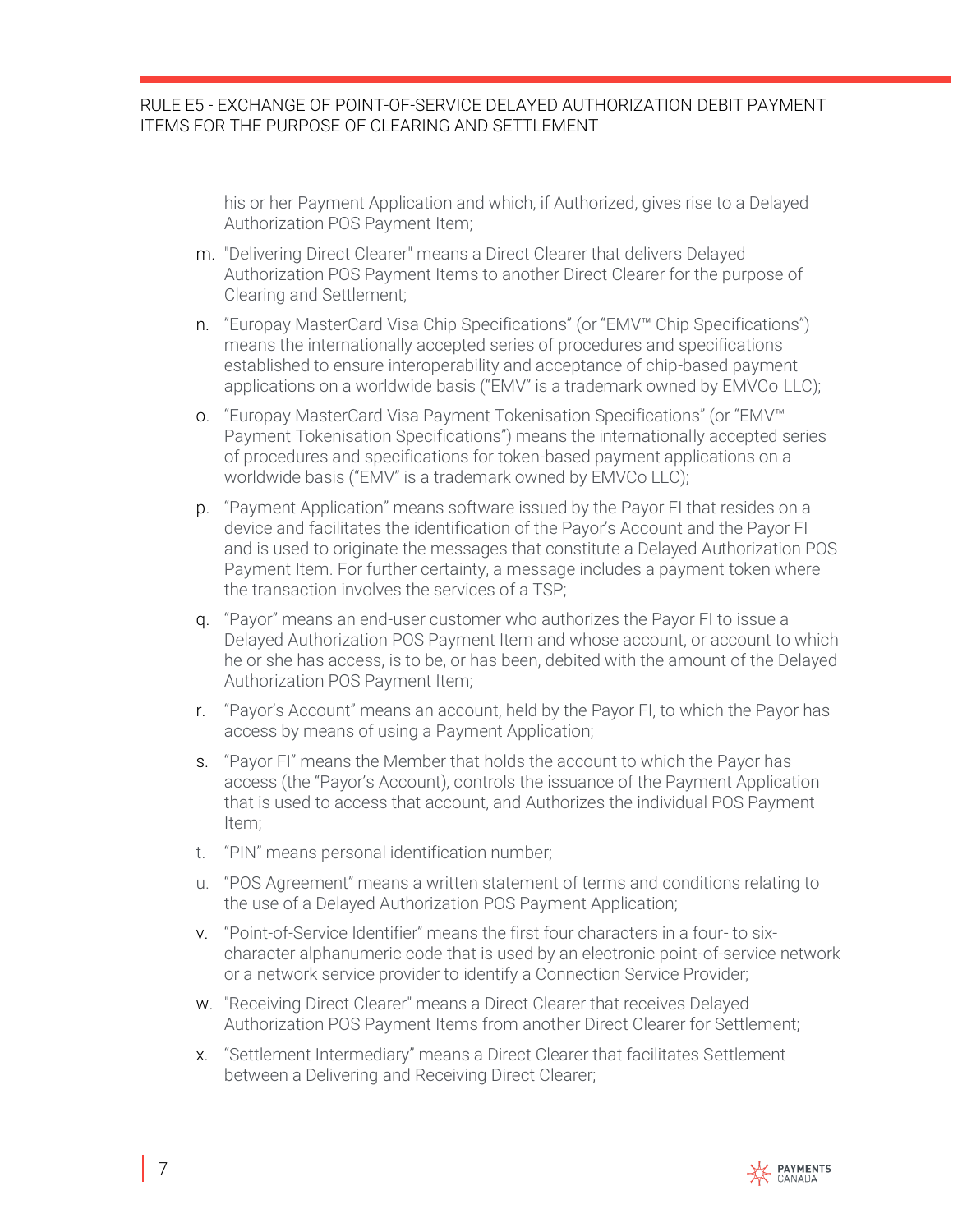- y. "Token Service Provider" or "TSP" means an entity that, on behalf of a Payor FI, securely generates, manages, issues, or provisions payment tokens to the Payor FI or the Payor FI's Payor; and
- z. "Validation" means the techniques, procedures and processes used by the Service to prove the integrity of the Payment Application.

## <span id="page-7-0"></span>A) ROLES, RESPONSIBILITIES AND RELATIONSHIPS FOR DELAYED AUTHORIZATION POS PAYMENTS

Part A) of this Rule contains general rules pertaining to the roles, responsibilities and relationships applicable to the parties involved in the Exchange, Clearing and Settlement of Delayed Authorization POS Payment Items.

#### <span id="page-7-1"></span>General

5.

- a. In all matters relating to the Exchange, Clearing and Settlement of Delayed Authorization POS Payment Items for the purpose of Clearing and Settlement, each Member shall respect the privacy and confidentiality of Payor, and Acceptor personal and financial information in accordance with applicable Canadian provincial and federal legislation governing the treatment of personal and financial information. In particular, only that information or data that is necessary to effect the processing of the Delayed Authorization POS Payment Item is to be made available to the Acquirer, and/or the Acceptor during the session. For greater clarity,the Payor's personalbanking information, such as but not limited to, the account balance, shall not be made available at any time to the Acquirer and/or the Acceptor during the Delayed Authorization POS Transaction.
- b. Where an Acquirer FI Exchanges Delayed Authorization POS Payment Items for the purpose of Clearing and Settlement on behalf of a non-CPA Member Acquirer*,*  that Member shall obtain a written undertaking from each such non-CPA Member for which it acts to be bound by, adhere to and comply with the requirements of this Rule.
- c. Subject to subsection 8(g), each Acquirer FI shall be responsible and liable for every Delayed Authorization POS Payment Item, and every item purporting to be a Delayed Authorization POS Payment Item, that it delivers and shall indemnify the Association and its Members for any direct loss, costs or damages incurred by virtue of the Exchange of that Item for the purpose of Clearing and Settlement.
- d. Compliance with this Rule does not absolve a Member from complying with any other required legislation or Rule. Such legislation may include the *Personal Information Protection and Electronic Documents Act* (2000, c. 5) ("*PIPEDA*") or *the*

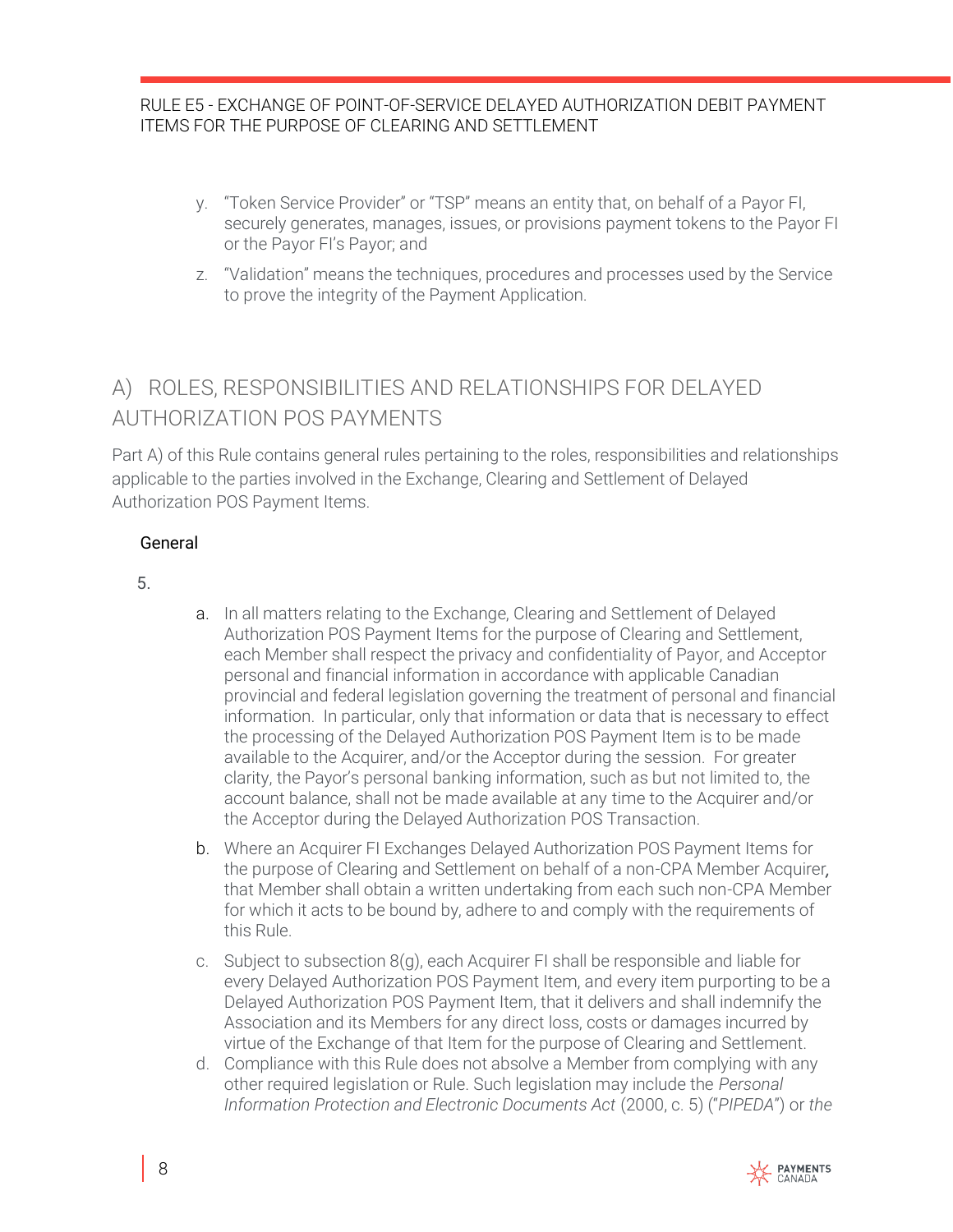*Proceeds of Crime (Money Laundering) and Terrorist Financing Act* (2000, c. 17) ("*PCMLTFA*").

#### <span id="page-8-0"></span>Acquirer FI Responsibilities

- 6. Each Member that functions as an Acquirer FI in a Service is responsible for the following:
	- a. registering with theService;
	- b. ensuring each Acquirer for which it acts is registered with the Service;
	- c. entering into, or maintaining,an agreement with each Acquirer whereby the Acquirer agrees, in all respects, to comply with the following:
		- i. all CPA By-laws and Rules, including in particular this Rule, and any CPA Standards that may be applicable;
		- ii. to ensure that the Service has adequate information about each Acceptor for which it acts;
		- iii. to enter into, or maintaining, an agreement with each Acceptor for which it acts whereby the Acceptor agrees, in all respects, to;
			- A. comply with all applicable CPA By-laws and Rules, including in particular this Rule, and any CPA Standards that may be applicable;
			- B. make available to Payors its policies regarding security, privacy, returns and reimbursements;
			- C. employ security measures and controls for the Delayed Authorization POS Gateways that are consistent with modern industry standards to protect the privacy and confidentiality of the Delayed Authorization POS Transaction and any information provided by the Payor; and
		- iv. to immediately begin an investigation to determine what action should be taken to remedy a situation where the Acquirer becomes aware that there is reasonable evidence or suspicion that the Acceptor is not complying with this Rule. Such action may require the Acceptor to amend its operating practices or a suspension of the clearing services for the Acceptor;
	- d. acquiring,Exchanging, Clearing and Settling Delayed Authorization POS Payment Items for the Acquirer and its Acceptors;
	- e. where the Acquirer FI is not the Acceptor's financial institution, holding the funds in a segregated account such that the funds are legally protected for the benefit of and subsequent payment to the Acceptor; and

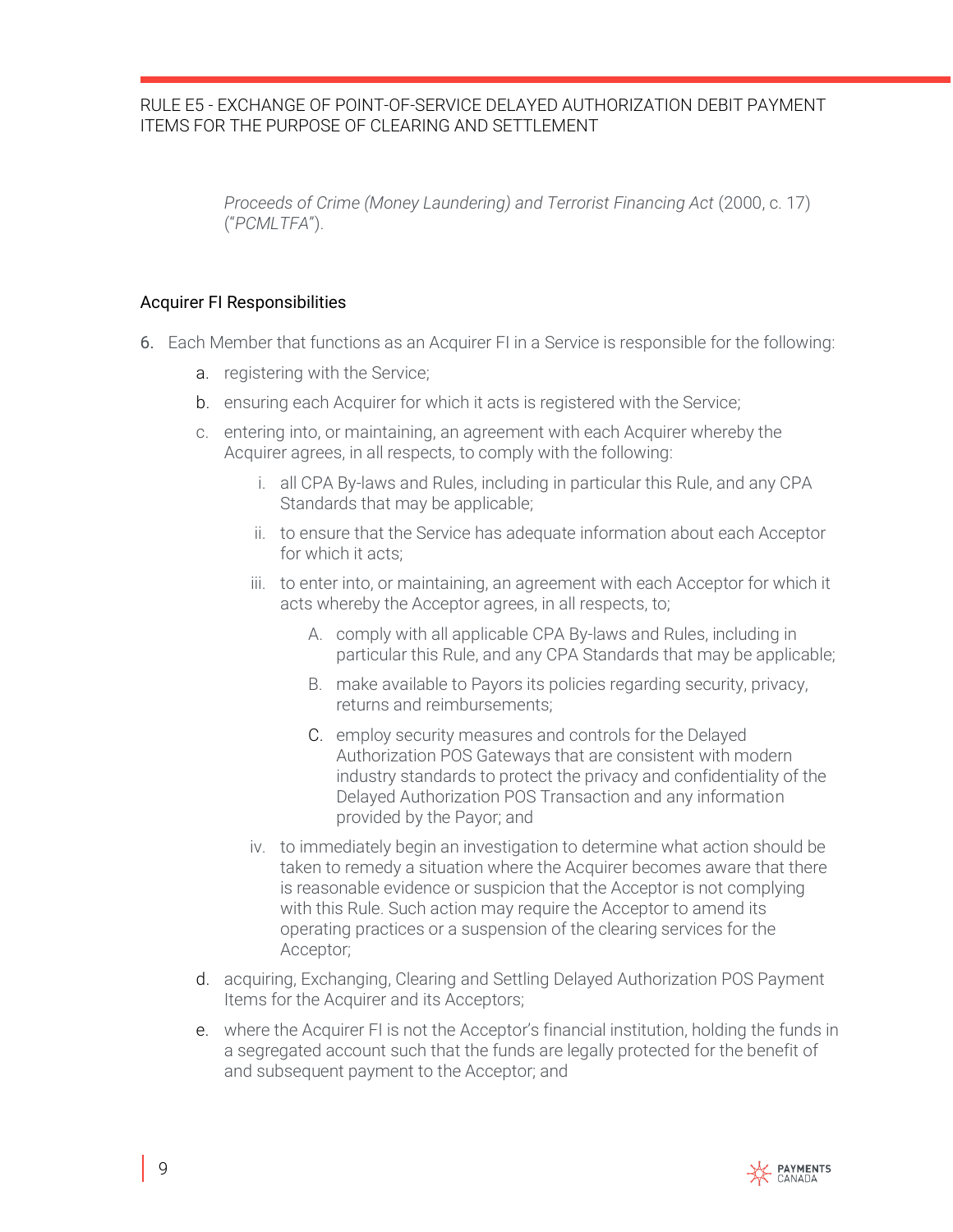- f. where in any instance, the Acquirer FI becomes aware thatthere is reasonable evidence that the Acceptor is not complying with this Rule, the Acquirer FI shall immediately begin an investigation to determine what action should be taken to remedy the situation. Such action may require the Acceptor to amend its operating practices or, if required, a suspension of the clearing services for the Acceptor.
- 7. a. Where an Acquirer FI also functions as an Acquirer, or the Acquirer and Acceptor are one and the same, the responsibilities with respect to Acquirers and Acceptors as set out in section 6 apply, as applicable; and
	- b. Where an Acquirer uses an agent, such as but not limited to a reseller or aggregator, the Acquirer FI shall ensure the Acquirer is party to the agreement between the agent and the Acceptor and that all parties are complying with the requirements set out in this Rule and in section 6 in particular.

#### <span id="page-9-0"></span>Payor FI Responsibilities

- 8. Each Member that functions as a Payor FI in a Service is responsible for the following:
	- a. issuing Payment Applications that conform to EMV™ Chip Specifications or equivalent technology and other applicable industry, security and technical standards;
	- b. registering with theService;
	- c. entering into, or maintaining,an agreement with the Service whereby the Service agrees, in all respects, to:
		- i. comply with all applicable CPA By-laws and Rules, including in particular this Rule, and any CPA Standards that may be applicable; and
		- ii. employ security measures and controls for its Service that are consistent with modern industry standards to protect the privacy and confidentiality of the Delayed Authorization POS Transaction and any information provided by the Payor, and Acceptor;
	- d. providing the Payor with a POS Agreement, which clearly identifies the Payor FI
	- e. if a Payor FI enters into a valid agency agreement with a third party to supply a POS Agreement to its Payors, the Payor FI remains responsible for the content of the agency agreement and clearly indicates that the Member is identified as the issuer of the Payment Application;
	- f. where the Payor FI opts to use the services of a TSP, entering into, or maintaining, an arrangement with the TSP whereby the TSP agrees, in all respects, to:
		- i. comply with all applicable CPA By-laws, Rule and Standards that may be applicable;

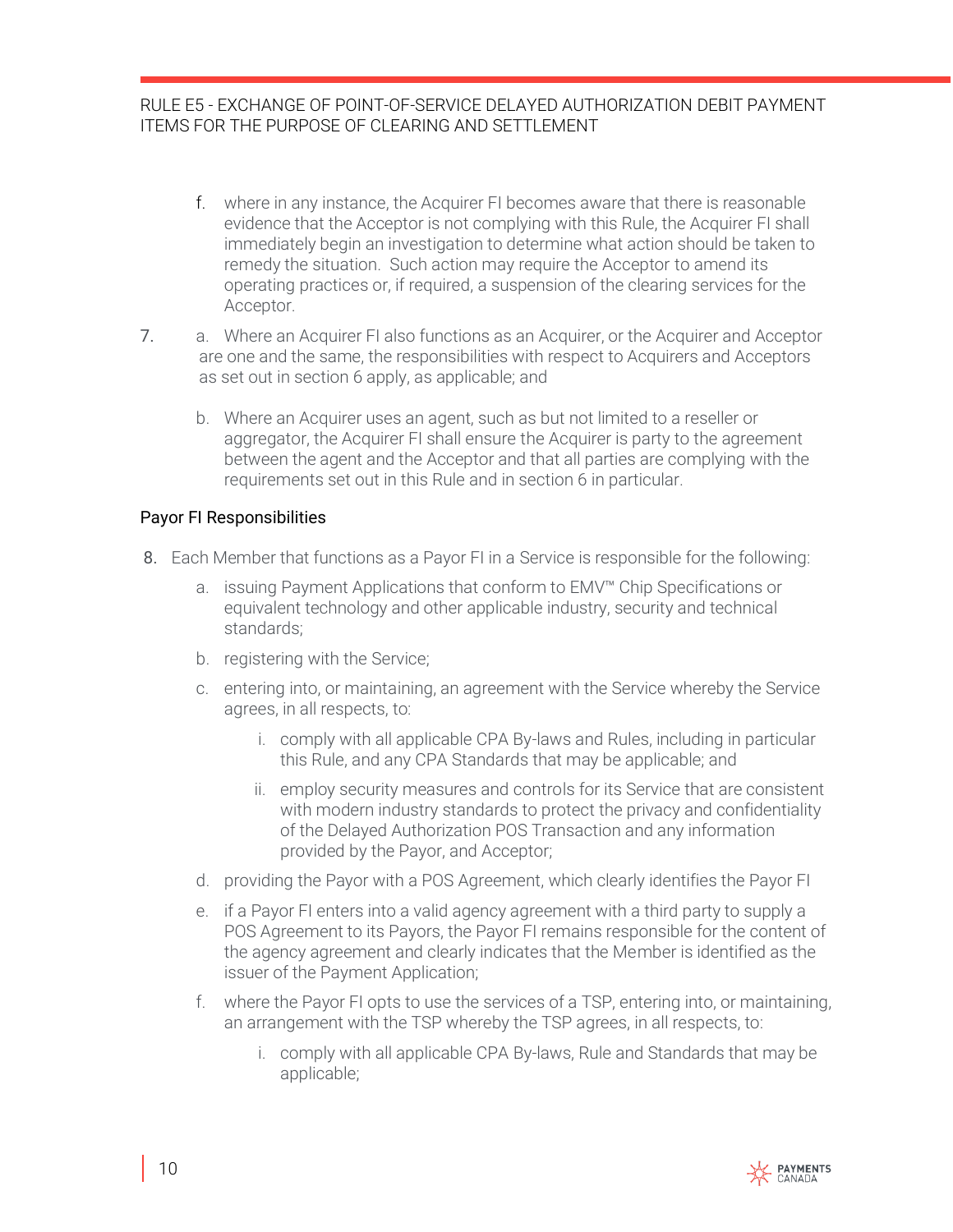- ii. comply with EMV Payment Tokenisation Specifications, or an industry accepted equivalent; and
- iii. employ security measures and controls that are consistent with modern industry standards to protect the privacy and confidentiality of the POS Transaction and any information provided by the Payor and Acceptor; and
- g. ensuring Validation of the Payment Application by the Service and conducting Authorization for its customers who are Payors in a Delayed Authorization POS Transaction. Authorization shall be conducted on-line. Once Authorization has occurred, the Payor FI shall honour, Exchange and effect Settlement for the resulting Delayed Authorization POS Payment Item. In the event that there is a failure in either the Service's Validation or the Payor FI's Authorization technology and/or itssecurity controls and policies, the Payor FI is liable to the Payor and Members, as applicable, for any unauthorized Delayed Authorization POS Transactions.

#### <span id="page-10-0"></span>Disclosure

- 9. Each Member that functions as a Payor FI in a Service is responsible for disclosing to its Payors:
	- a. Prior to the first usage of the Payment Application, the terms, conditions and risks associated with using the Payment Application;
	- b. The procedures for dispute resolution in accordance with Part C of this Rule.

#### <span id="page-10-1"></span>Delayed Authorization Pre-Funded Programs

10. Where a Payor FI offers pre-funded debit Payment Applications to its Payors, the Payor FI shall be liable for the aggregate value of all pre-funded debit Payment Applications issued that have access to the account(s) associated with that pre-funded program.

11. A third party may not offer pre-funded debit Payment Applications without entering into a valid agency agreement with a Payor FI to Authorize a Payor's consent to a Delayed Authorization POS Transaction. Notwithstanding the valid agency agreement, the Payor FI shall remain obligated to settle for the Delayed Authorization POS Payment Items once those Items have been Authorized.

12. Where a Payor FI enters into a valid agency agreement with a third party to offer prefunded debit Payment Applications to its Payors, the Payor FI shall be liable for the aggregate value of all pre-funded debit Payment Applications issued that have access to the account(s) associated with that pre-funded program.

13. For greater certainty, where a Payor FI has entered into an agreement with a non-CPA Member to offer pre-funded debit Payment Applications to its Payors, the Payor FI shall remain the drawee.

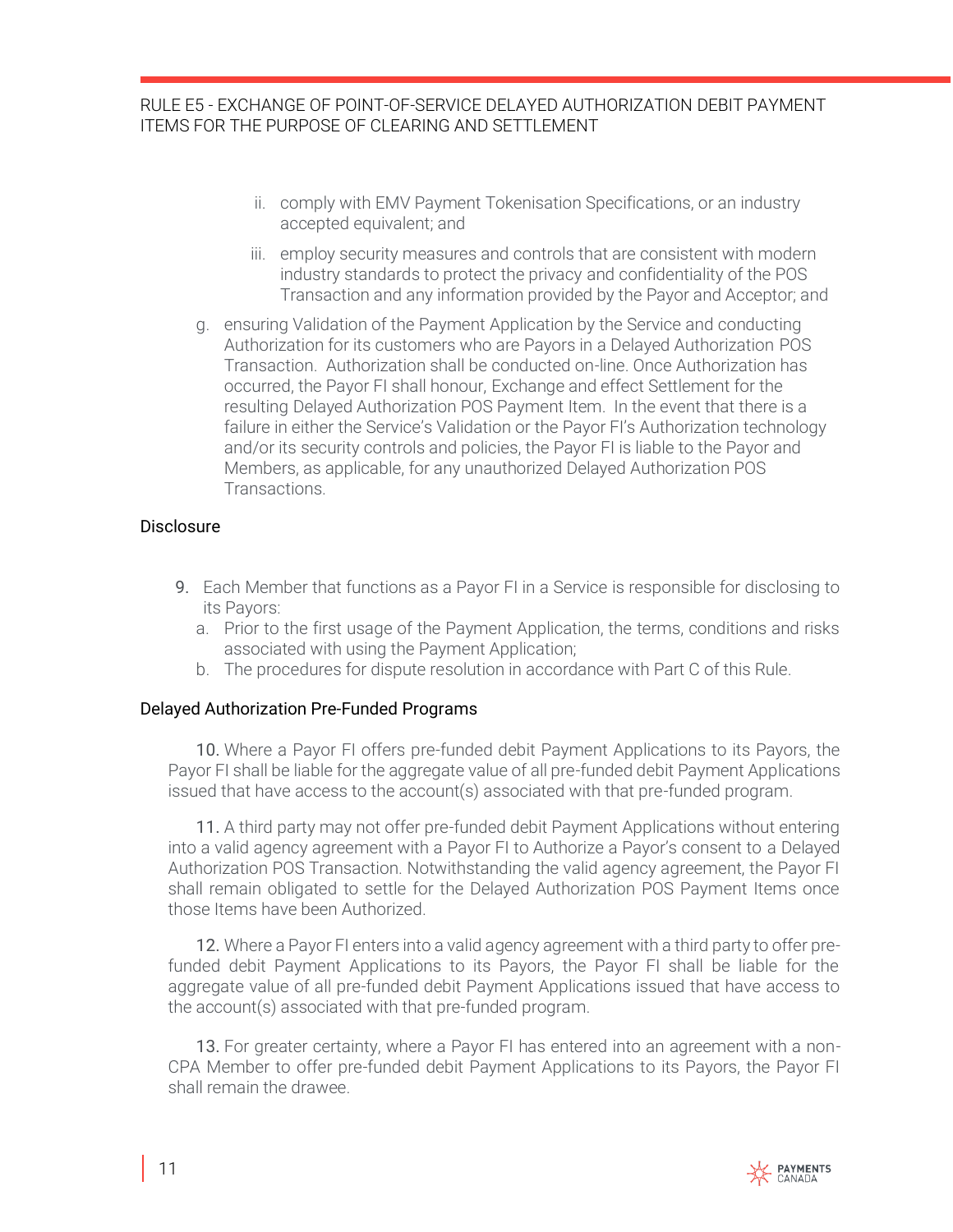#### <span id="page-11-0"></span>Registration

14. Acquirer FIs participating in a Service shall exercise due diligence and "know your customer" principles to ensure that only Acquirers in good standing are registered with the Service and, in turn, that Acquirers are exercising the same due diligence when signing up Acceptors. At a minimum, the following information shall be captured:

- a. the full legal name and address of Acquirers and Acceptors;
- b. the type of business being offered by the Acquirers and Acceptors;
- c. the length of time that the Acquirers and Acceptors have been operating in their business; and
- d. any other information that will help identify Acquirers and Acceptors and the type of business in which they are engaged.

#### <span id="page-11-1"></span>Relationships

- 15. a. Where an Indirect Clearer uses a Connection Service Provider to process its Delayed Authorization POS Transactions in a Service that Indirect Clearer shall ensure that a clearing arrangement and a settlement account are established in accordance with Rule D3.
	- b. For greater certainty, the establishment of an arrangement solely between an Indirect Clearer and a Connection Service Provider does not fulfil the requirement of section 16 of By-law No. 3 and Rule D3.
	- c. Every Indirect Clearer shall give written notice to the President of its clearing arrangement(s) for Delayed Authorization POS Payment Items in accordance with Rule D3.
	- d. Where an Indirect Clearer Payor FI offers pre-funded debit Payment Applications to its Payors, the Indirect Clearer Payor FI shall disclose such pre-funded debit arrangements to its Clearing Agent.
	- e. A Direct Clearer that acts as a Representative for another Direct Clearer, shall give notice of this arrangement to the President in accordance with Rule D1.
	- f. A Direct Clearer that acts as a Settlement Intermediary shall give notice of this arrangement to the President in accordance with Rule D1
	- g. Each Direct Clearer that acts as a Representative making entries into the ACSS in respect of Delayed Authorization POS Payment Items on behalf of another Direct Clearer as a result of that Direct Clearer employing the services of a Connection Service Provider shall use the Institution Number of the Direct Clearer for which it is acting.
	- h. The relationships referred to in subsections 15(c) and 15(e) shall be recorded in Rule D4.

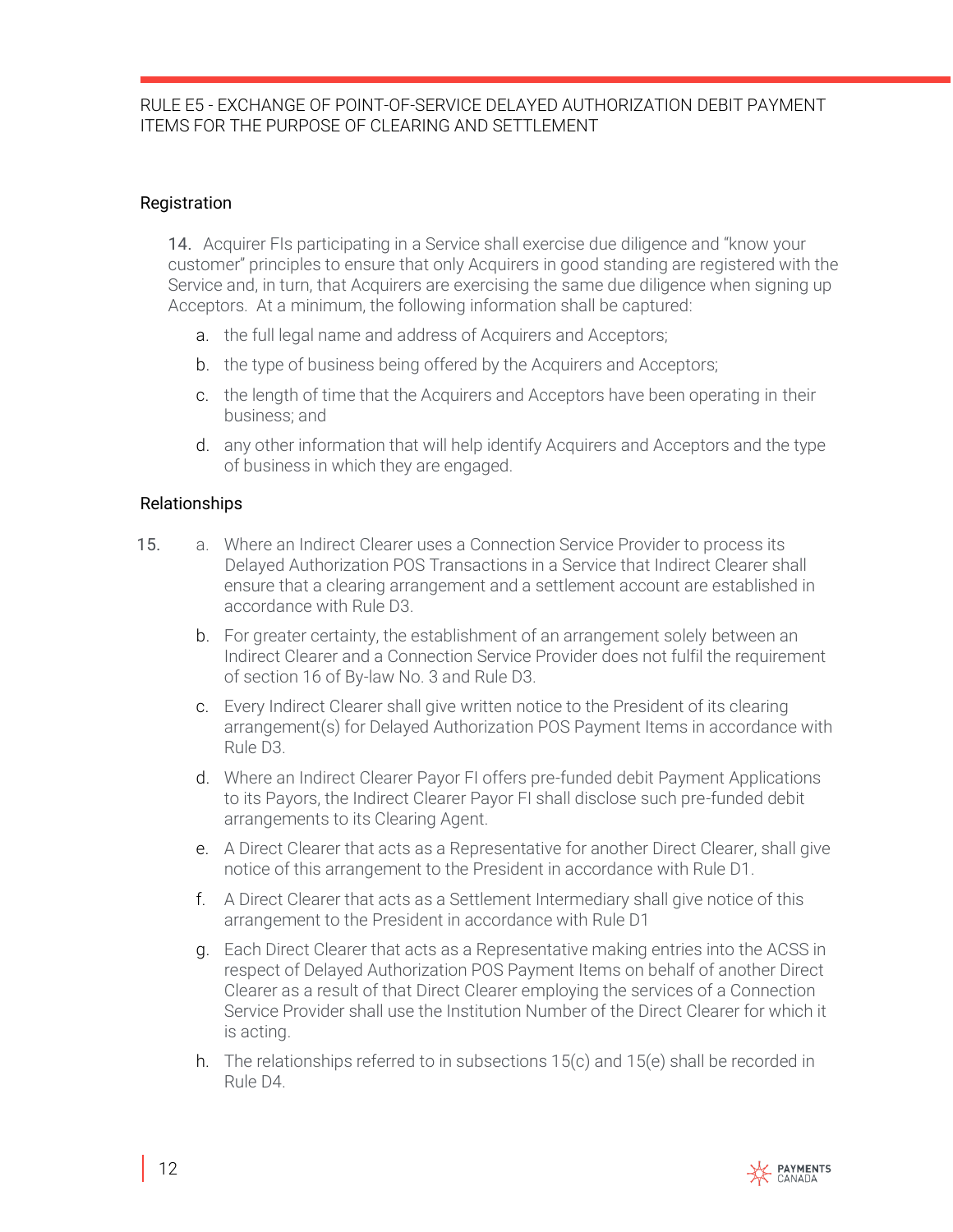i. A Member may Exchange Delayed Authorization POS Payment Items, for the purpose of Clearing and Settlement, for a non-CPA member but is responsible and liable for those transactions as if they were their own.

## <span id="page-12-0"></span>B) GENERAL RULES FOR DELAYED AUTHORIZATION POS PAYMENTS

Part B) of this Rule contains general rules applicable to the processing of Delayed Authorization POS Transactions and the Exchange of Delayed Authorization POS Payment Items.

- 16. Each Member shall ensure that its entries or entries made on its behalf into the ACSS in respect of Delayed Authorization POS Payment Items originate from an environment that adheres to the following:
	- a. Information
		- i. All messages comprising of a Delayed Authorization POS Payment Item and the associated information relating to the Payor shall be protected to ensure their integrity and authenticity.
	- b. Payment Application Validation
		- i. The Service is responsible for Validation by the Delayed Authorization POS Gateway of the Payor's Payment Application. Such Validation shall occur prior to undertaking each Delayed Authorization POS Transaction.
		- ii. Validation techniques shall use the accepted Card Authentication Methods (CAMs) outlined by the current EMV™ Chip Specifications, or equivalent technology or accepted industry standards.
	- c. Amount
		- i. The total or maximum amount of the transaction shall be accessible to the Payor, online, within reasonable proximity to the Delayed Authorization POS Gateway, or otherwise at the request of the Payor, prior to or during Validation.
	- d. Submission for Authorization
		- i. A Delayed Authorization POS Transaction shall only be submitted for the purposes of Authorization a maximum of four (4) times within eight (8) days of Validation, of which the initial submission shall be within thirty (30) hours of Validation.
		- ii. Each submission or resubmission of a Delayed Authorization POS Transaction in accordance with subsection 16(d)(i) shall be for the same amount.
		- iii. Notwithstanding subsection 16(d)(i), a Delayed Authorization POS Transaction that has been Authorized shall not be submitted again.

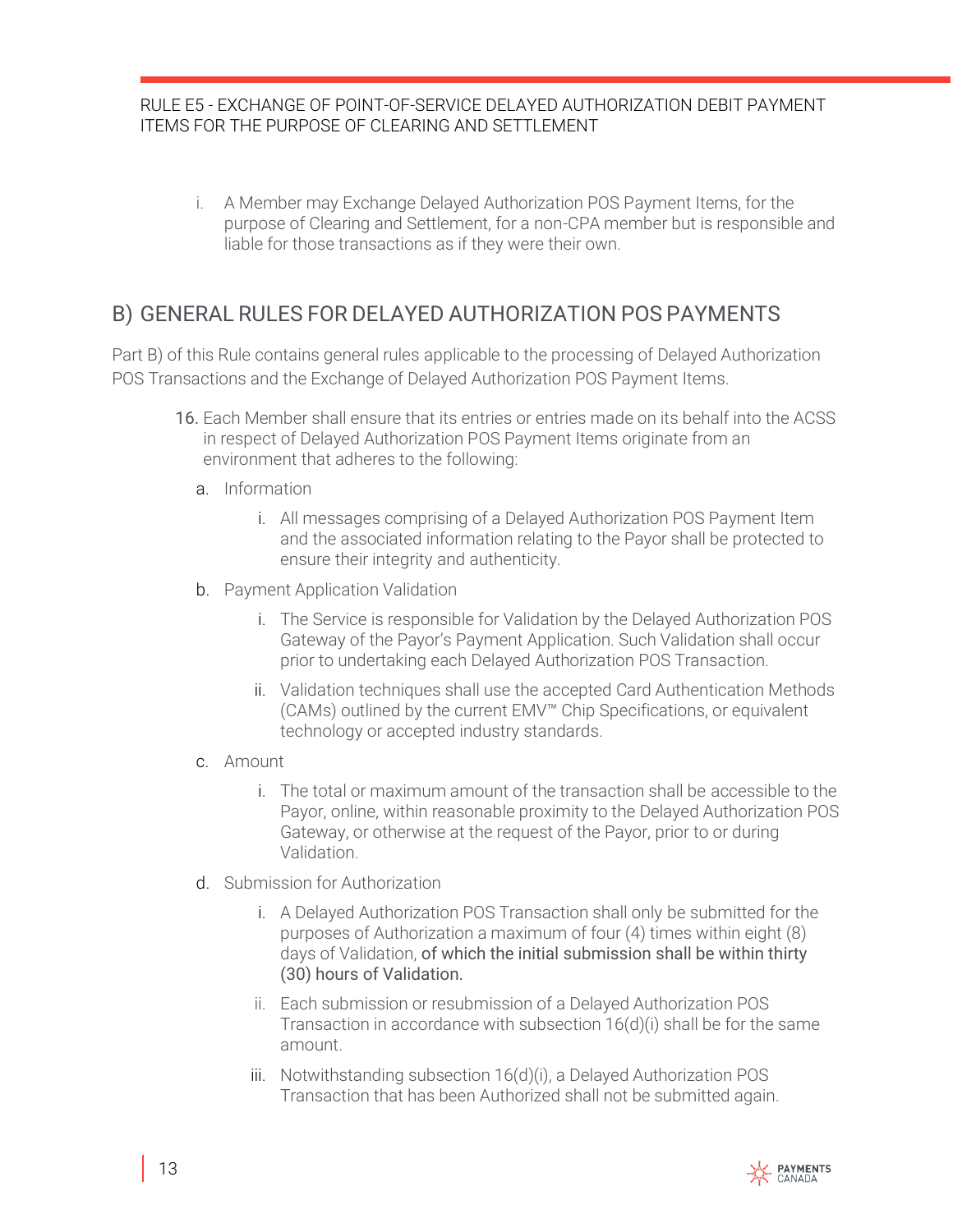- e. Payment Authorization
	- i. The Payor's FI shall conduct Authorization in an on-line environment, using the current, applicable EMV™ Chip Specifications, or equivalent technology or standards, prior to debiting the Payor's Account.
	- ii. Authorization shall only be conducted if the Payment Application has been duly Validated by the Service.
	- iii. Upon Authorization, the Payor's FI is deemed to have accepted the Delayed Authorization POS Transaction, which shall give rise to a Delayed Authorization POS Payment Item, which shall create an obligation on the part of the Payor FI to settle for that Item.
	- iv. Where the Payor FI is an Indirect Clearer, it shall settle with the Receiving Direct Clearer. Subject to paragraph (vi), the Receiving Direct Clearer is then obliged to settle for that Delayed Authorization POS Payment Item with the Delivering Direct Clearer.
	- v. For greater certainty, where the Payor FI is an Indirect Clearer that uses a Connection Service Provider, the Payor FI shall settle with the Receiving Direct Clearer that is one of its designated Clearing Agent(s) for Delayed Authorization POS Payment Items. That Receiving Direct Clearer is then obliged to settle for those Delayed Authorization POS Payment Items with the Delivering Direct Clearer.
	- vi. Where the Payor FI is a Direct Clearer that uses a Settlement Intermediary, it shall settle with that Settlement Intermediary in lieu of settling with the Delivering Direct Clearer for those Delayed Authorization POS Payment Items. The Settlement Intermediary shall be obligated to settle for those Delayed Authorization POS Payment Items with the Delivering Direct Clearer.

#### <span id="page-13-0"></span>Subsequent Dishonour

- 17. Delayed Authorization POS Payment Items may not be dishonoured. As such, CPA Rule A4 – *Returned and Redirected Items* does not apply to these Payment Items.
	- (Note: For greater certainty, a Delayed Authorization POS Transaction may be submitted for Authorization in accordance with subsection 16(d)(i), however once the Payor FI Authorizes the Delayed Authorization POS Transaction, it results in an obligation on the part of the Payor's FI to settle for that Delayed Authorization POS Payment Item (thereby making all duly Authorized Delayed Authorization POS Payment Items not subject to subsequent repudiation by the Payor or dishonour by the Payor FI).

#### <span id="page-13-1"></span>Reconciliation

18. Each Member shall maintain sufficient internal records of Delayed Authorization POS Payment Items to determine and confirm that the amounts due to and from other

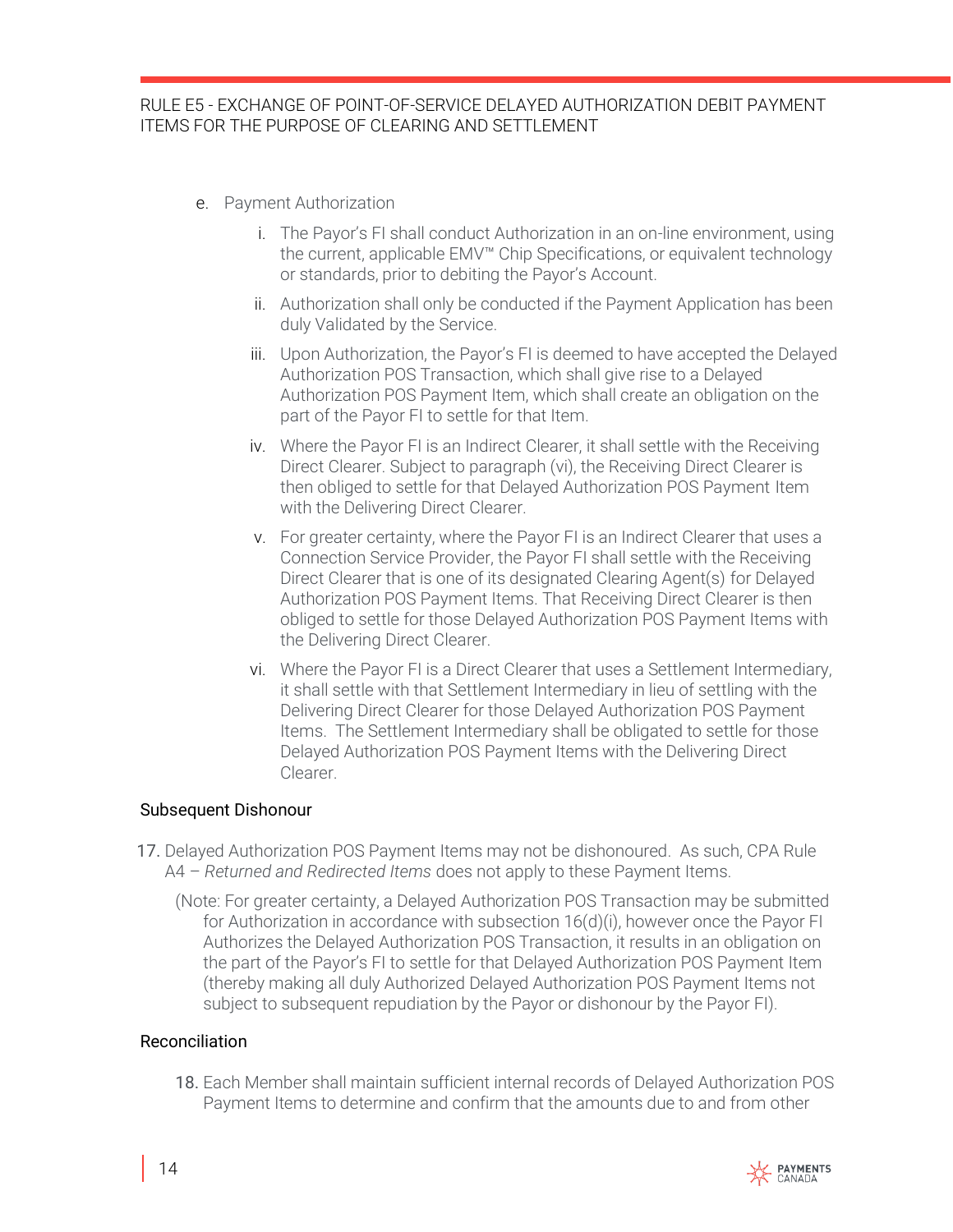CPA Members, calculated by the ACSS, are correct. These records shall be maintained for a period of one (1) year. Errors in Delayed Authorization POS Payment Item deliveries entered into the ACSS may be contested and corrected in the manner provided for in Rule B1.

#### <span id="page-14-0"></span>**Settlement**

- 19. CPA Rule B1 *Inter-member Exchange and Clearing at Regional Exchange Points* and CPA Rule B2 - *Manual Preparation of Clearing Logs* apply to the Clearing of Delayed Authorization POS Payment Items through the ACSS. In particular,
	- a. All entries into the ACSS in respect of Delayed Authorization POS Payment Items shall be made in the National Electronic Settlement Region, using the *Point of Service – Debit* (P) and *Point of Service – Credit* (Q) stream identifiers.
	- b. ACSS entries shall be made in accordance with ACSS procedures and shall be made as soon as possible and no later than the ACSS closing time applicable to the Business Day following Authorization.
	- c. Such entries shall be made in a manner that reflects both the volume and value involved.
	- d. ACSS entries using the stream identifier "P" or "Q" shall include the appropriate Point-of-Service Identifier where the entries are in respect of Delayed Authorization POS Payment Items involving:
		- i. a Connection Service Provider, who is a non-CPA Member; or
		- ii. a CPA Member with multiple direct connections to a Service.
	- e. Errors in ACSS entries may be contested and corrected in the manner provided for within the ACSS procedures. Refer to CPA Rule B1 – *Inter-member Exchange and Clearing at Regional Exchange Points.*

#### <span id="page-14-1"></span>Audit Trail, Tracing

- 20. Each Member participating in a Service must maintain or have access to an audit trail of each Delayed Authorization POS Transaction for a minimum period of twelve (12) months that contains the information necessary for tracing requests. Each Member that is involved in the Exchange of a Delayed Authorization POS Payment Item for the purpose of Clearing and Settlement shall trace the disposition of that Payment Item, if so requested by another Member. Each trace request shall contain the following information:
	- a. the unique Delayed Authorization POS Payment Item identifier that identifies the Payor and the Payor FI;
	- b. local transaction time, if available;
	- c. total transaction amount; and